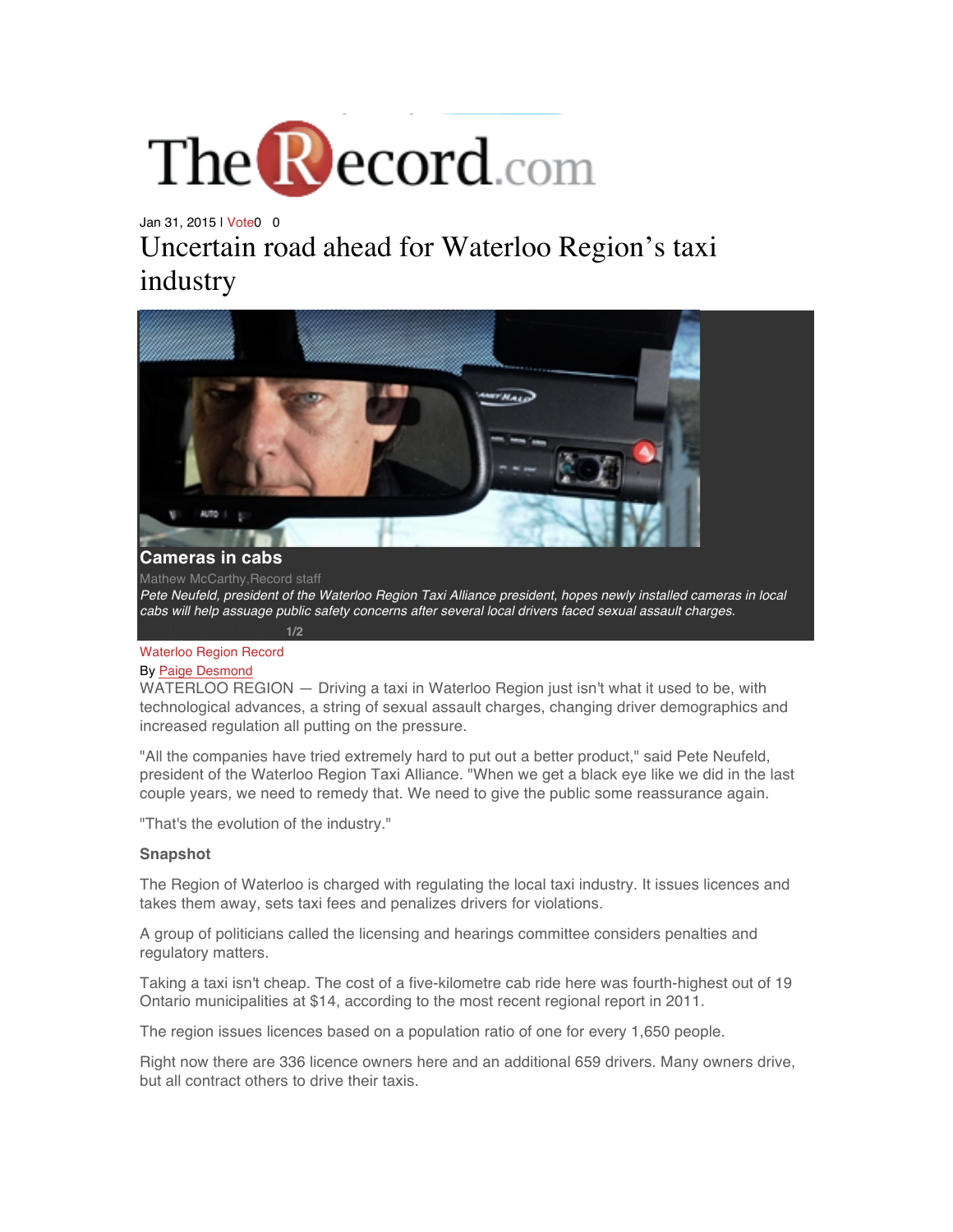Drivers take home about 40 per cent of what they make, according to Neufeld, and the rest goes to the licence owner.

On a busy night like New Year's Eve, a driver could gross about \$500. But the real money may be in the licence itself.

The region charges \$785 for an ownership licence and awards them in a lottery, with each of the five local companies in a rotation for first dibs each year.

Right now a cabbie could sell his ownership for about \$300,000. They're valued because so few are available.

Licence owners can sell the rights as they like and the taxi companies, or brokerages, can as well.

Angelo Apfelbaum, manager of licensing and enforcement, said it isn't up to the region to get involved.

"As to who controls the sale of the licences, the prospective owners pay a fee to the brokerages to operate," he said.

Taxi companies are free to recruit someone to take that licence. Owners can also sell their licence to someone else.

Neufeld bought his licence 25 years ago for about \$65,000. He drives and has three other drivers working for him.

It's what most licence owners bank on for their retirement, which makes the stakes high.

If there is more competition or fewer people taking taxis, the value of those licences could drop.

According to provincial transportation data, the number of people using taxis declined between 1996 and 2011. About 2,600 trips here were made daily by cab, just one quarter of a per cent of all daily trips by local residents within the region.

Coun. Sean Strickland said the region can't control how the taxi industry values the licences.

"Look at the system itself. It's essentially a monopoly," he said. "We sell a licence for (\$785) and then the taxi brokerage services create their own marketplace for the value of that licence … As far as I'm concerned the licence that we sell is worth (\$785.)"

# **Uber**

Smartphone ride-booking app Uber is testing local waters for interest and putting fear into cabbies.

Some officials argue Uber violates the region's taxi and limousine bylaw, while taxi drivers worry it could threaten the value of their licences.

Uber held meetings earlier this month with potential drivers and also regional officials.

Coun. Geoff Lorentz chaired the region's licensing and hearings committee until late last year. He thinks the province will need to decide how municipalities handle Uber.

"I think a lot of people are still trying to get their head around how does this work," he said.

Uber offers taxi and limousine service as well as a service called UberX. It allows anyone to offer rides-for-hire in their personal vehicle and allows people to book, track and pay for a ride with their smartphone.

Politicians and licensing officials have heard from residents who want Uber.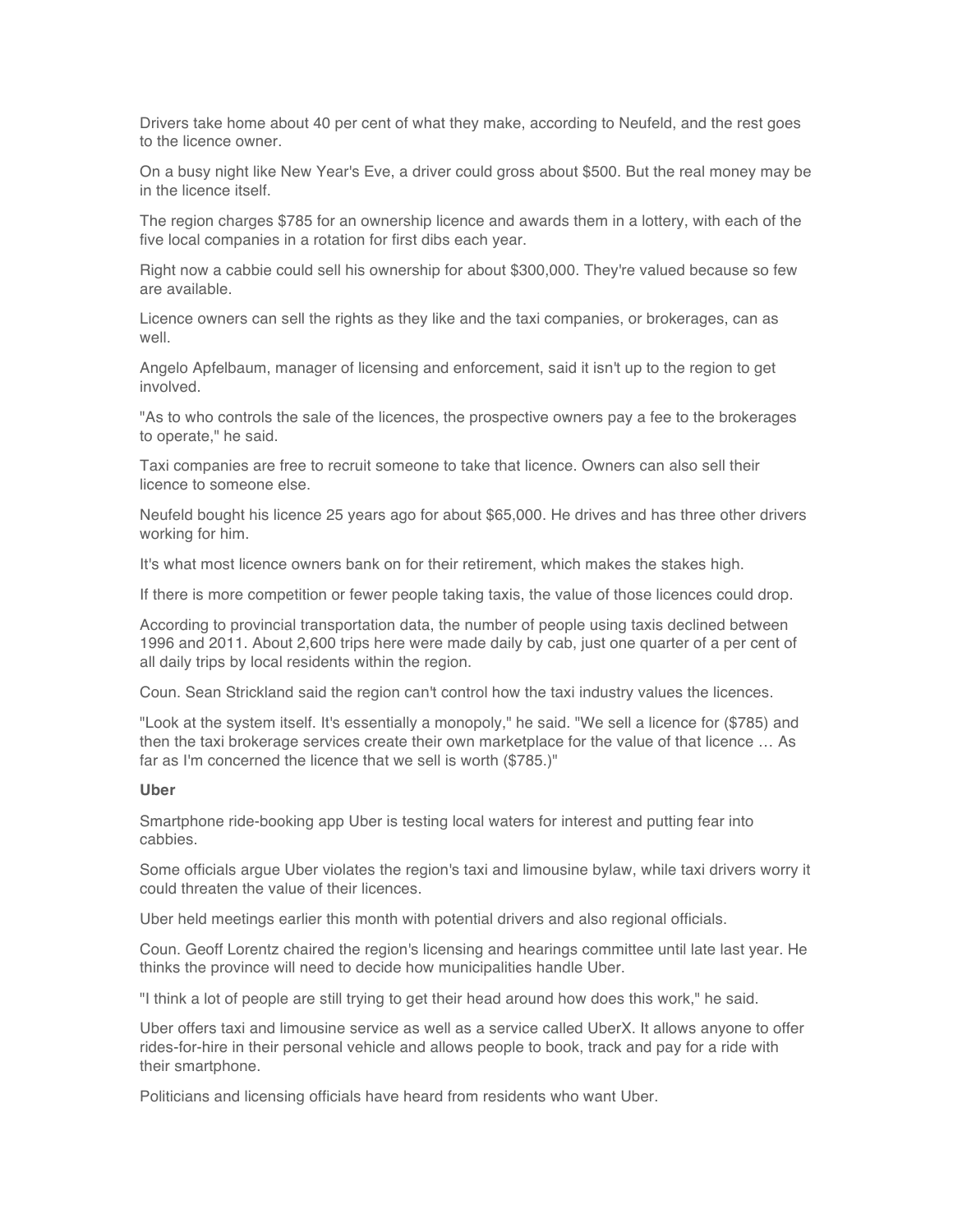Licensing officials aren't rolling out the welcome mat, but Apfelbaum said staff are preparing a report on Uber for politicians.

And though officials have cited some safety concerns about the app, others say the market should be opened up.

Strickland spoke with Uber officials and said the region needs to find a way to work with the company. He plans to use Uber during the next few weeks in some of the 200 other cities where it's operating, as part of his business travels.

"My sense is if we can address some of the questions around regulations, insurance and ensure personal safety, then I think the possibilities for Uber are quite good," he said.

The taxi industry, however, is not so open.

"We're not afraid of competition, but at least follow the rules we have to follow," Neufeld said.

Uber says it has its own internal screening system for drivers, while local cabbies are subject to vehicle inspections, criminal background checks and other rules.

But that hasn't kept some local drivers from getting into trouble.

# **Sex charges**

Jafar Zamel, a 48-year-old former Waterloo Taxi driver, was found not guilty Monday of sexual assault, but guilty of committing an indecent act after being accused of sexually assaulting an intoxicated 23-year-old female passenger in his cab in May 2013.

The woman said he showed her his penis, urged her to expose herself, pulled down the top of her dress and ripped off her underwear.

The indecent act conviction related to Zamel's admission he masturbated in the cab when the woman was in the back seat. A sentencing hearing is scheduled for April.

Zamel is one of six drivers to be before the courts in the past two years on sex charges.

A second driver was convicted and sentenced to 90 days in jail in December.

Two drivers were acquitted and one had charges dismissed when he agreed to a peace bond. The sixth driver is before the courts.

The problems prompted the installation of surveillance cameras in local taxis, mandatory sexual assault awareness training for drivers and a working group with Waterloo Regional Police to share information.

At least one of the drivers charged was still driving as his case went through the courts. Two others were charged without the region's knowledge.

"If my industry was under attack, I would certainly be trying to wear a halo over my head when driving a cab," Lorentz said.

He said the region has done a sufficient job regulating the industry.

"It's not like they're out trying to wait for someone to attack," he said. "It just doesn't work that way and they've done a great service to this community for many, many, many, many years and I'm not about to throw them under the bus or the taxi."

Neufeld hopes the installation of taxi surveillance cameras will reassure the public.

It isn't always drivers behaving badly.

#### **Demographics**